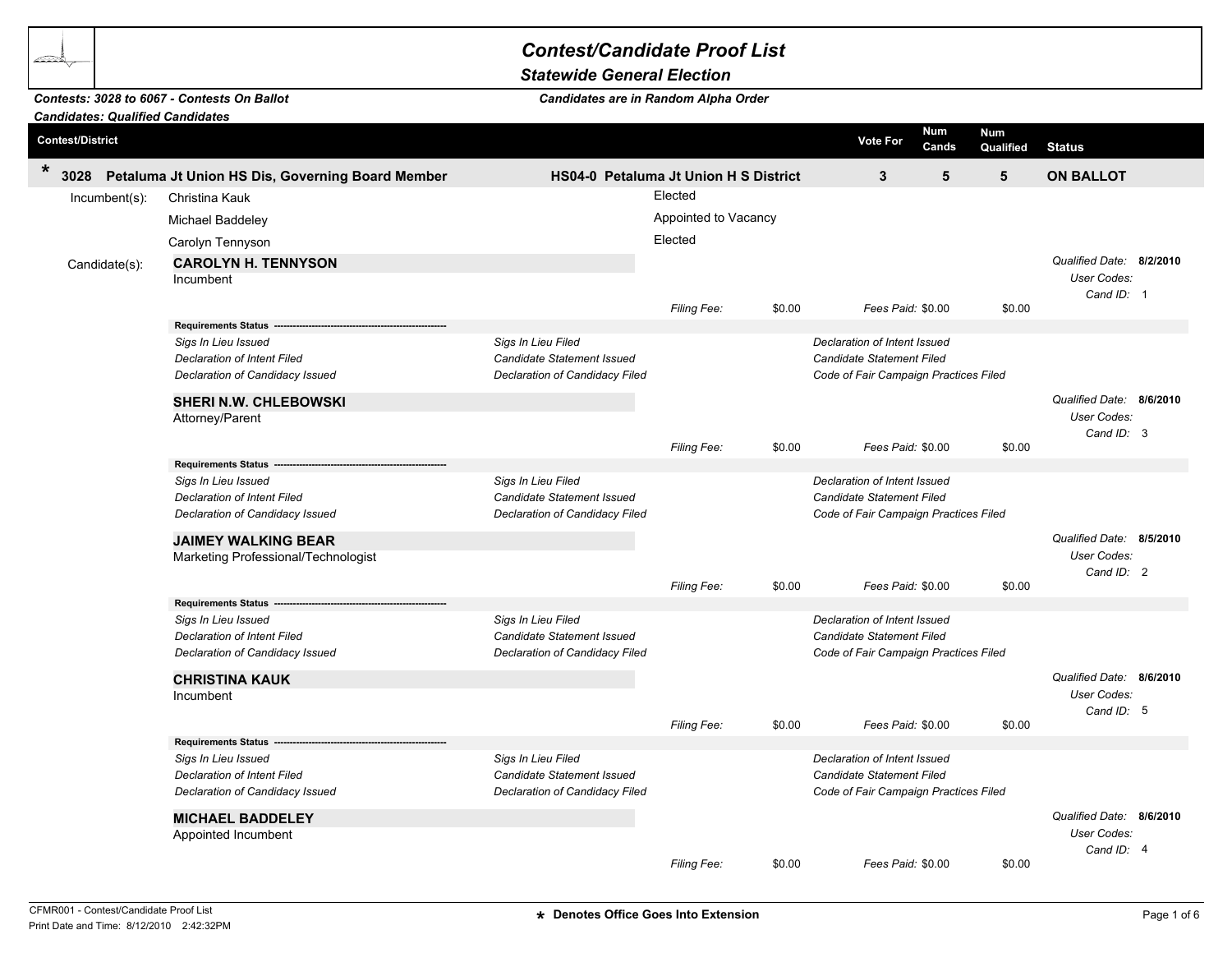| <b>Contest/District</b>           |                                                                                                                                             |                          |                                                                                           |                    |                                        |            | <b>Vote For</b>                                                                                    | Num<br>Cands   | Num<br>Qualified | <b>Status</b>                                         |  |
|-----------------------------------|---------------------------------------------------------------------------------------------------------------------------------------------|--------------------------|-------------------------------------------------------------------------------------------|--------------------|----------------------------------------|------------|----------------------------------------------------------------------------------------------------|----------------|------------------|-------------------------------------------------------|--|
|                                   | Non-Partisan SCHOOL PETALUMA JT UNION HIGH SCHOOL DISTRICT Governing Board Member                                                           |                          |                                                                                           |                    |                                        |            |                                                                                                    |                |                  |                                                       |  |
| 3028                              | Petaluma Jt Union HS Dis, Governing Board Member                                                                                            |                          |                                                                                           |                    |                                        |            | 3                                                                                                  | 5              | 5                | <b>ON BALLOT</b>                                      |  |
|                                   | <b>Requirements Status -</b><br>Sigs In Lieu Issued<br>Declaration of Intent Filed<br>Declaration of Candidacy Issued                       |                          | Sigs In Lieu Filed<br>Candidate Statement Issued<br>Declaration of Candidacy Filed        |                    |                                        |            | Declaration of Intent Issued<br>Candidate Statement Filed<br>Code of Fair Campaign Practices Filed |                |                  |                                                       |  |
| $\ast$<br>4011                    | <b>Assessor-Rec-Cnty Clerk</b>                                                                                                              |                          | *0-0 County Of Marin                                                                      |                    |                                        |            | $\mathbf{1}$                                                                                       | $\overline{2}$ | $\overline{2}$   | <b>ON BALLOT</b>                                      |  |
| $lncumbent(s)$ :<br>Candidate(s): | Joan Christine Thayer<br><b>RICHARD N. BENSON</b><br><b>Assistant County Assessor</b>                                                       |                          |                                                                                           | Elected            |                                        |            |                                                                                                    |                |                  | Qualified Date: 6/8/2010<br>User Codes:               |  |
|                                   |                                                                                                                                             |                          |                                                                                           | Filing Fee:        |                                        | \$1,683.55 | Fees Paid: \$0.00                                                                                  |                | \$0.00           | Cand ID: 2                                            |  |
|                                   | Requirements Status -------<br>Sigs In Lieu Issued<br>Declaration of Intent Filed<br>Declaration of Candidacy Issued<br><b>SHELLY SCOTT</b> | 01/04/2010<br>03/12/2010 | Sigs In Lieu Filed<br><b>Candidate Statement Issued</b><br>Declaration of Candidacy Filed |                    | 01/29/2010<br>03/12/2010<br>03/17/2010 |            | Declaration of Intent Issued<br>Candidate Statement Filed<br>Code of Fair Campaign Practices Filed |                |                  | 03/17/2010<br>03/17/2010<br>Qualified Date: 6/8/2010  |  |
|                                   | Deputy Assessor/Appraiser                                                                                                                   |                          |                                                                                           | Filing Fee:        |                                        | \$1,683.55 | Fees Paid: \$0.00                                                                                  |                | \$0.00           | User Codes:<br>Cand ID: 1                             |  |
|                                   | <b>Requirements Status</b><br>Sigs In Lieu Issued<br>Declaration of Intent Filed<br>Declaration of Candidacy Issued                         | 01/07/2010<br>03/12/2010 | Sigs In Lieu Filed<br>Candidate Statement Issued<br>Declaration of Candidacy Filed        |                    | 02/25/2010<br>03/12/2010               |            | Declaration of Intent Issued<br>Candidate Statement Filed<br>Code of Fair Campaign Practices Filed |                |                  | 03/12/2010<br>03/12/2010                              |  |
| $\ast$<br>5093                    | Member, City Council, City of Sausalito                                                                                                     |                          | *509-0 City Of Sausalito                                                                  |                    |                                        |            | $\overline{2}$                                                                                     | $\mathbf{3}$   | 3                | <b>ON BALLOT</b>                                      |  |
| Incumbent(s):<br>Candidate(s):    | Herbert Alan Weiner<br>Jonathan William Leone<br><b>JOAN COX</b><br>Planning Commissioner/Attorney                                          |                          |                                                                                           | Elected<br>Elected |                                        |            |                                                                                                    |                |                  | Qualified Date: 8/6/2010<br>User Codes:<br>Cand ID: 2 |  |
|                                   |                                                                                                                                             |                          |                                                                                           | Filing Fee:        |                                        | \$0.00     | Fees Paid: \$0.00                                                                                  |                | \$0.00           |                                                       |  |
|                                   | <b>Requirements Status</b><br>Sigs In Lieu Issued<br>Declaration of Intent Filed<br>Declaration of Candidacy Issued                         |                          | Sigs In Lieu Filed<br>Candidate Statement Issued<br>Declaration of Candidacy Filed        |                    |                                        |            | Declaration of Intent Issued<br>Candidate Statement Filed<br>Code of Fair Campaign Practices Filed |                |                  | 08/06/2010                                            |  |
|                                   | <b>HERB WEINER</b><br>Incumbent                                                                                                             |                          |                                                                                           | Filing Fee:        |                                        | \$0.00     | Fees Paid: \$0.00                                                                                  |                | \$0.00           | Qualified Date: 8/6/2010<br>User Codes:<br>Cand ID: 1 |  |
|                                   | Requirements Status --<br>Sigs In Lieu Issued<br>Declaration of Intent Filed<br>Declaration of Candidacy Issued                             |                          | Sigs In Lieu Filed<br>Candidate Statement Issued<br>Declaration of Candidacy Filed        |                    | 08/06/2010                             |            | Declaration of Intent Issued<br>Candidate Statement Filed<br>Code of Fair Campaign Practices Filed |                |                  | 08/06/2010                                            |  |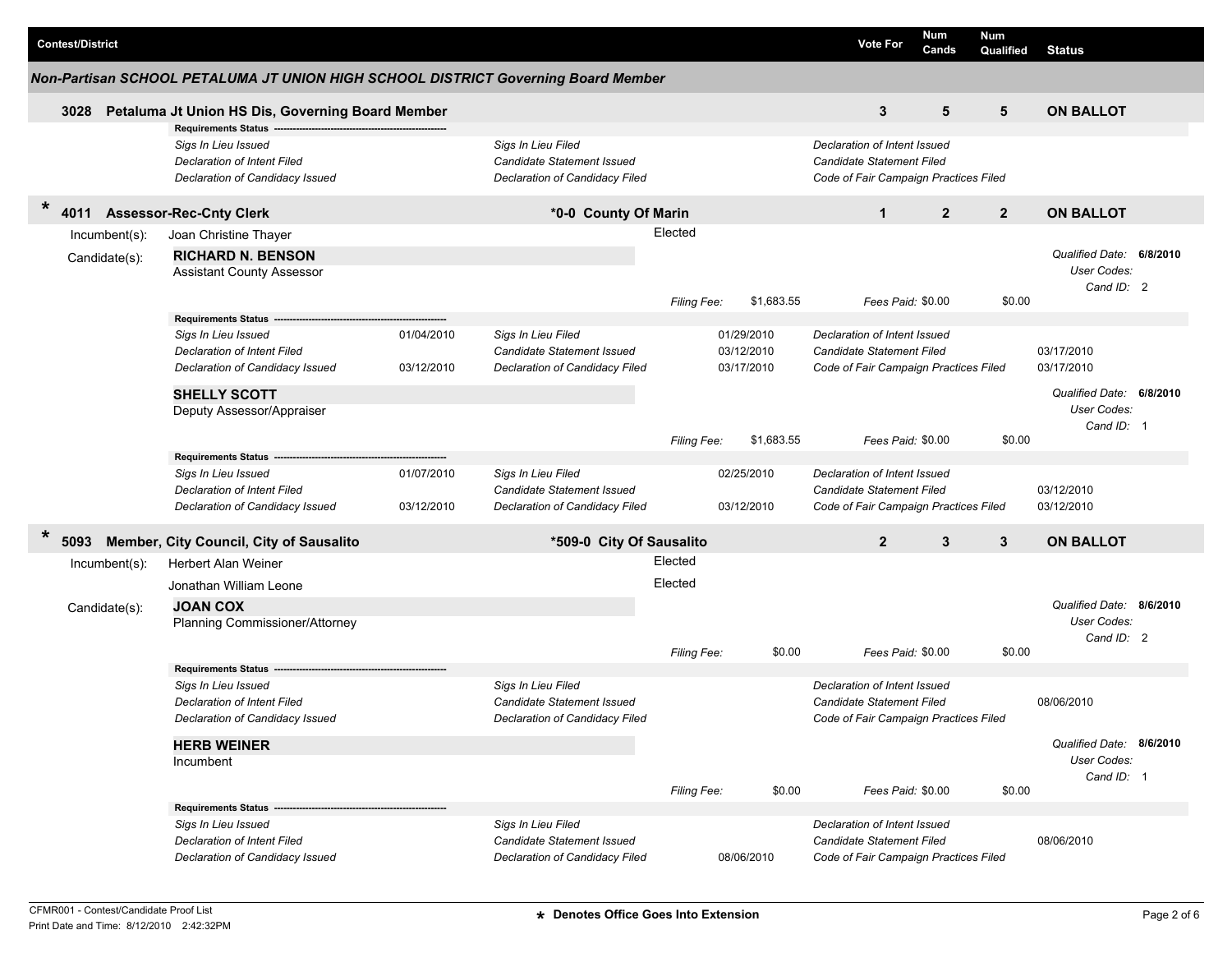|        | <b>Contest/District</b> |                  |                                                                |            |                                                  |                    |            |        | <b>Vote For</b>                                           | <b>Num</b><br>Cands | <b>Num</b><br>Qualified | <b>Status</b>             |  |
|--------|-------------------------|------------------|----------------------------------------------------------------|------------|--------------------------------------------------|--------------------|------------|--------|-----------------------------------------------------------|---------------------|-------------------------|---------------------------|--|
|        |                         |                  | Non-Partisan MUNICIPAL CITY OF SAUSALITO Member, City Council  |            |                                                  |                    |            |        |                                                           |                     |                         |                           |  |
|        | 5093                    |                  | Member, City Council, City of Sausalito                        |            |                                                  |                    |            |        | $\overline{2}$                                            | 3                   | $\mathbf{3}$            | <b>ON BALLOT</b>          |  |
|        |                         |                  | <b>JONATHAN LEONE</b>                                          |            |                                                  |                    |            |        |                                                           |                     |                         | Qualified Date: 8/6/2010  |  |
|        |                         |                  | Mayor/President, Start-Up                                      |            |                                                  |                    |            |        |                                                           |                     |                         | User Codes:               |  |
|        |                         |                  |                                                                |            |                                                  |                    |            |        |                                                           |                     |                         | Cand ID: 3                |  |
|        |                         |                  |                                                                |            |                                                  | Filing Fee:        |            | \$0.00 | Fees Paid: \$0.00                                         |                     | \$0.00                  |                           |  |
|        |                         |                  | Requirements Status --                                         |            |                                                  |                    |            |        |                                                           |                     |                         |                           |  |
|        |                         |                  | Sigs In Lieu Issued                                            |            | Sigs In Lieu Filed                               |                    |            |        | Declaration of Intent Issued                              |                     |                         |                           |  |
|        |                         |                  | <b>Declaration of Intent Filed</b>                             |            | Candidate Statement Issued                       |                    |            |        | Candidate Statement Filed                                 |                     |                         | 08/06/2010                |  |
|        |                         |                  | Declaration of Candidacy Issued                                |            | Declaration of Candidacy Filed                   |                    |            |        | Code of Fair Campaign Practices Filed                     |                     |                         |                           |  |
| $\ast$ | 6029                    |                  | Director, Marin Healthcare Dist                                |            | <b>HOS01-0 Marin Healthcare District</b>         |                    |            |        | 3                                                         | 6                   | 5                       | <b>ON BALLOT</b>          |  |
|        |                         | $Incumbent(s)$ : | Jennifer Rienks                                                |            |                                                  | Elected            |            |        |                                                           |                     |                         |                           |  |
|        |                         |                  | James Alexander Clever                                         |            |                                                  | Elected            |            |        |                                                           |                     |                         |                           |  |
|        |                         |                  | Larry A Bedard                                                 |            |                                                  | Elected            |            |        |                                                           |                     |                         |                           |  |
|        |                         |                  |                                                                |            |                                                  |                    |            |        |                                                           |                     |                         | Qualified Date: 8/6/2010  |  |
|        |                         | Candidate(s):    | <b>JENNIFER RIENKS</b>                                         |            |                                                  |                    |            |        |                                                           |                     |                         | User Codes:               |  |
|        |                         |                  | Incumbent                                                      |            |                                                  |                    |            |        |                                                           |                     |                         | Cand ID: 3                |  |
|        |                         |                  |                                                                |            |                                                  | <b>Filing Fee:</b> |            | \$0.00 | Fees Paid: \$0.00                                         |                     | \$0.00                  |                           |  |
|        |                         |                  | Requirements Status --                                         |            |                                                  |                    |            |        |                                                           |                     |                         |                           |  |
|        |                         |                  | Sigs In Lieu Issued                                            |            | Sigs In Lieu Filed                               |                    |            |        | Declaration of Intent Issued                              |                     |                         |                           |  |
|        |                         |                  | Declaration of Intent Filed                                    |            | <b>Candidate Statement Issued</b>                |                    | 07/30/2010 |        | Candidate Statement Filed                                 |                     |                         | 08/06/2010                |  |
|        |                         |                  | Declaration of Candidacy Issued                                | 07/30/2010 | Declaration of Candidacy Filed                   |                    | 08/06/2010 |        | Code of Fair Campaign Practices Filed                     |                     |                         | 08/06/2010                |  |
|        |                         |                  | <b>JAMES A. CLEVER</b>                                         |            |                                                  |                    |            |        |                                                           |                     |                         | Qualified Date: 7/27/2010 |  |
|        |                         |                  | Incumbent                                                      |            |                                                  |                    |            |        |                                                           |                     |                         | User Codes:               |  |
|        |                         |                  |                                                                |            |                                                  |                    |            |        |                                                           |                     |                         | Cand ID: 1                |  |
|        |                         |                  |                                                                |            |                                                  | Filing Fee:        |            | \$0.00 | Fees Paid: \$0.00                                         |                     | \$0.00                  |                           |  |
|        |                         |                  | Requirements Status --                                         |            |                                                  |                    |            |        |                                                           |                     |                         |                           |  |
|        |                         |                  | Sigs In Lieu Issued                                            |            | Sigs In Lieu Filed<br>Candidate Statement Issued |                    | 07/12/2010 |        | Declaration of Intent Issued<br>Candidate Statement Filed |                     |                         | 07/27/2010                |  |
|        |                         |                  | Declaration of Intent Filed<br>Declaration of Candidacy Issued | 07/12/2010 | Declaration of Candidacy Filed                   |                    | 07/27/2010 |        | Code of Fair Campaign Practices Filed                     |                     |                         | 07/27/2010                |  |
|        |                         |                  |                                                                |            |                                                  |                    |            |        |                                                           |                     |                         |                           |  |
|        |                         |                  | <b>LORI WOOD</b>                                               |            |                                                  |                    |            |        |                                                           |                     |                         | Qualified Date: 8/6/2010  |  |
|        |                         |                  | <b>Executive Administrator</b>                                 |            |                                                  |                    |            |        |                                                           |                     |                         | User Codes:               |  |
|        |                         |                  |                                                                |            |                                                  | <b>Filing Fee:</b> |            | \$0.00 | Fees Paid: \$0.00                                         |                     | \$0.00                  | Cand ID: 5                |  |
|        |                         |                  | Requirements Status ----                                       |            |                                                  |                    |            |        |                                                           |                     |                         |                           |  |
|        |                         |                  | Sigs In Lieu Issued                                            |            | Sigs In Lieu Filed                               |                    |            |        | Declaration of Intent Issued                              |                     |                         |                           |  |
|        |                         |                  | Declaration of Intent Filed                                    |            | Candidate Statement Issued                       |                    | 08/05/2010 |        | Candidate Statement Filed                                 |                     |                         | 08/06/2010                |  |
|        |                         |                  | Declaration of Candidacy Issued                                | 08/05/2010 | Declaration of Candidacy Filed                   |                    | 08/06/2010 |        | Code of Fair Campaign Practices Filed                     |                     |                         |                           |  |
|        |                         |                  | <b>LARRY A. BEDARD</b>                                         |            |                                                  |                    |            |        |                                                           |                     |                         | Qualified Date: 8/5/2010  |  |
|        |                         |                  | <b>Emergency Physician</b>                                     |            |                                                  |                    |            |        |                                                           |                     |                         | User Codes:               |  |
|        |                         |                  |                                                                |            |                                                  |                    |            |        |                                                           |                     |                         | Cand ID: 2                |  |
|        |                         |                  |                                                                |            |                                                  | Filing Fee:        |            | \$0.00 | Fees Paid: \$0.00                                         |                     | \$0.00                  |                           |  |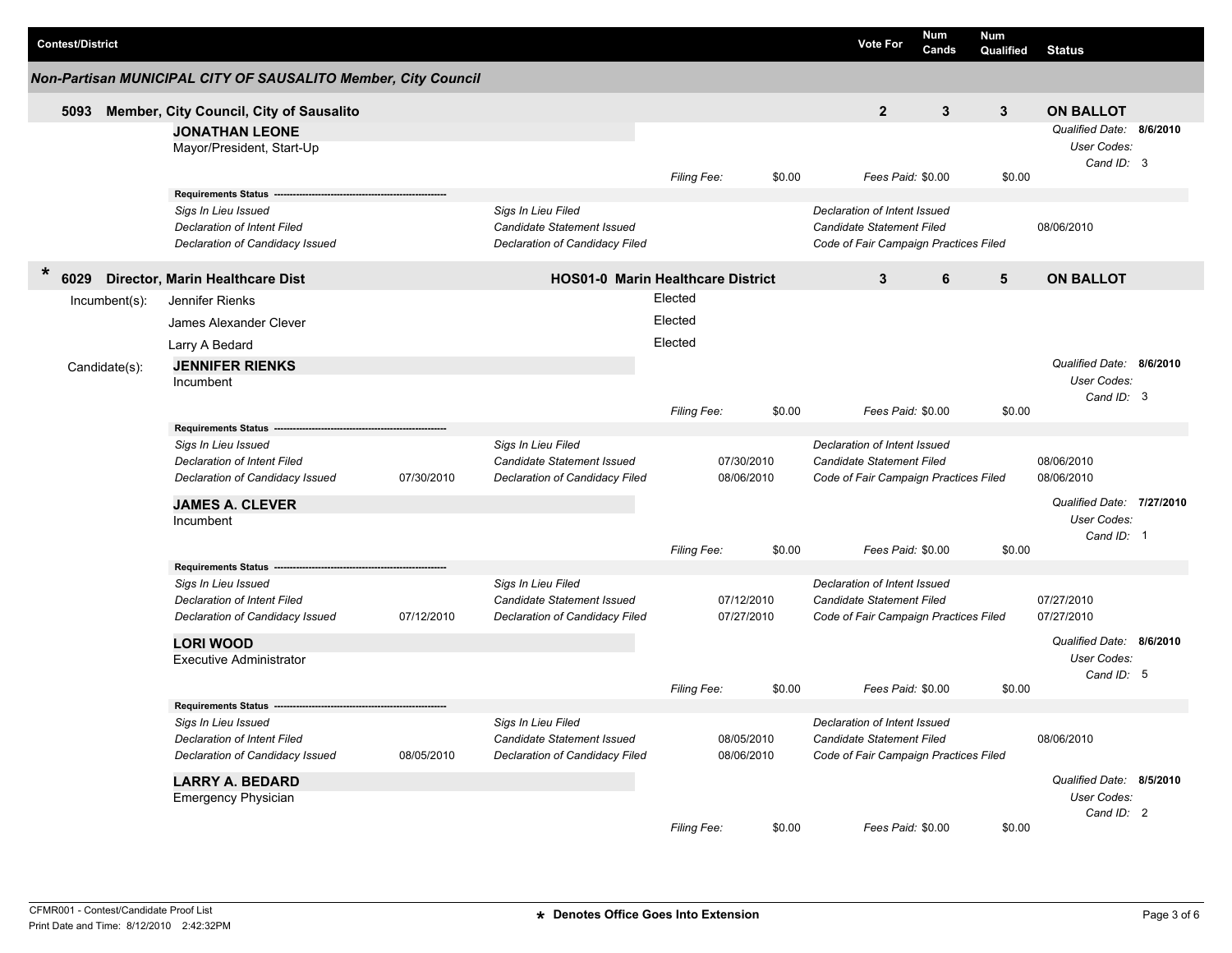|                                                                 |  |                                                                                                                                                            |            |                                                                                           |                        |                          |        |                                                                                                           |                   | Num   | Num            |                                                                                          |  |
|-----------------------------------------------------------------|--|------------------------------------------------------------------------------------------------------------------------------------------------------------|------------|-------------------------------------------------------------------------------------------|------------------------|--------------------------|--------|-----------------------------------------------------------------------------------------------------------|-------------------|-------|----------------|------------------------------------------------------------------------------------------|--|
| <b>Contest/District</b>                                         |  |                                                                                                                                                            |            |                                                                                           |                        |                          |        |                                                                                                           | <b>Vote For</b>   | Cands | Qualified      | <b>Status</b>                                                                            |  |
| <b>Non-Partisan DISTRICT MARIN HEALTHCARE DISTRICT Director</b> |  |                                                                                                                                                            |            |                                                                                           |                        |                          |        |                                                                                                           |                   |       |                |                                                                                          |  |
| 6029                                                            |  | Director, Marin Healthcare Dist<br><b>Requirements Status</b>                                                                                              |            |                                                                                           |                        |                          |        |                                                                                                           | 3                 | 6     | 5              | <b>ON BALLOT</b>                                                                         |  |
|                                                                 |  | Sigs In Lieu Issued<br><b>Declaration of Intent Filed</b><br>Declaration of Candidacy Issued                                                               | 07/29/2010 | Sigs In Lieu Filed<br>Candidate Statement Issued<br>Declaration of Candidacy Filed        |                        | 07/29/2010<br>08/05/2010 |        | Declaration of Intent Issued<br>Candidate Statement Filed<br>Code of Fair Campaign Practices Filed        |                   |       |                | 08/05/2010<br>08/05/2010                                                                 |  |
|                                                                 |  | <b>JOSEPH "JOE" SALAMA</b><br>Mediator/Attorney<br><b>Requirements Status</b>                                                                              |            |                                                                                           | Filing Fee:            |                          | \$0.00 |                                                                                                           | Fees Paid: \$0.00 |       | \$0.00         | Qualified Date: 8/6/2010<br><b>User Codes:</b><br>Cand ID: 6                             |  |
|                                                                 |  | Sigs In Lieu Issued<br><b>Declaration of Intent Filed</b><br>Declaration of Candidacy Issued                                                               | 08/05/2010 | Sigs In Lieu Filed<br>Candidate Statement Issued<br>Declaration of Candidacy Filed        |                        | 08/05/2010<br>08/06/2010 |        | Declaration of Intent Issued<br><b>Candidate Statement Filed</b><br>Code of Fair Campaign Practices Filed |                   |       |                | 08/06/2010<br>08/06/2010                                                                 |  |
| $\star$<br>6055                                                 |  | Director, Division No. 1, Marin Muni Water Dist                                                                                                            |            | WA01-1 Marin Municipal Water District-Division                                            |                        |                          |        |                                                                                                           | $\mathbf 1$       | 3     | $\overline{2}$ | <b>ON BALLOT</b>                                                                         |  |
| Incumbent(s):<br>Candidate(s):                                  |  | John Collins Gibson<br><b>JACK GIBSON</b><br>Incumbent<br><b>Requirements Status</b>                                                                       |            |                                                                                           | Elected<br>Filing Fee: |                          | \$0.00 | Declaration of Intent Issued                                                                              | Fees Paid: \$0.00 |       | \$0.00         | Qualified Date: 8/5/2010<br>User Codes:<br>Cand ID: 1                                    |  |
|                                                                 |  | Sigs In Lieu Issued<br><b>Declaration of Intent Filed</b><br>Declaration of Candidacy Issued<br><b>PETER F. LACQUES</b><br>Consumer/Environmental Attorney | 07/13/2010 | Sigs In Lieu Filed<br><b>Candidate Statement Issued</b><br>Declaration of Candidacy Filed | Filing Fee:            | 07/13/2010<br>08/05/2010 | \$0.00 | <b>Candidate Statement Filed</b><br>Code of Fair Campaign Practices Filed                                 | Fees Paid: \$0.00 |       | \$0.00         | 08/05/2010<br>08/05/2010<br>Qualified Date: 8/6/2010<br><b>User Codes:</b><br>Cand ID: 2 |  |
|                                                                 |  | <b>Requirements Status</b><br>Sigs In Lieu Issued<br><b>Declaration of Intent Filed</b><br>Declaration of Candidacy Issued                                 | 07/30/2010 | Sigs In Lieu Filed<br>Candidate Statement Issued<br>Declaration of Candidacy Filed        |                        | 07/30/2010<br>08/06/2010 |        | Declaration of Intent Issued<br><b>Candidate Statement Filed</b><br>Code of Fair Campaign Practices Filed |                   |       |                | 08/06/2010<br>08/06/2010                                                                 |  |
| 6056                                                            |  | Dir, Div No. 2, Short, Marin Muni Water Dist                                                                                                               |            | WA01-2 Marin Municipal Water District-Division                                            |                        |                          |        |                                                                                                           | $\mathbf 1$       | 4     | 3              | <b>ON BALLOT</b>                                                                         |  |
| Incumbent(s):<br>Candidate(s):                                  |  | Armando M Quintero<br><b>JOHN D. O'CONNOR</b><br><b>Business Lawyer</b>                                                                                    |            |                                                                                           | Appointed to Vacancy   |                          |        |                                                                                                           |                   |       |                | Qualified Date: 8/6/2010<br>User Codes:<br>Cand ID: 3                                    |  |
|                                                                 |  | <b>Requirements Status</b><br>Sigs In Lieu Issued<br>Declaration of Intent Filed<br>Declaration of Candidacy Issued                                        | 08/04/2010 | Sigs In Lieu Filed<br>Candidate Statement Issued<br>Declaration of Candidacy Filed        | Filing Fee:            | 08/04/2010<br>08/06/2010 | \$0.00 | Declaration of Intent Issued<br><b>Candidate Statement Filed</b><br>Code of Fair Campaign Practices Filed | Fees Paid: \$0.00 |       | \$0.00         | 08/06/2010<br>08/06/2010                                                                 |  |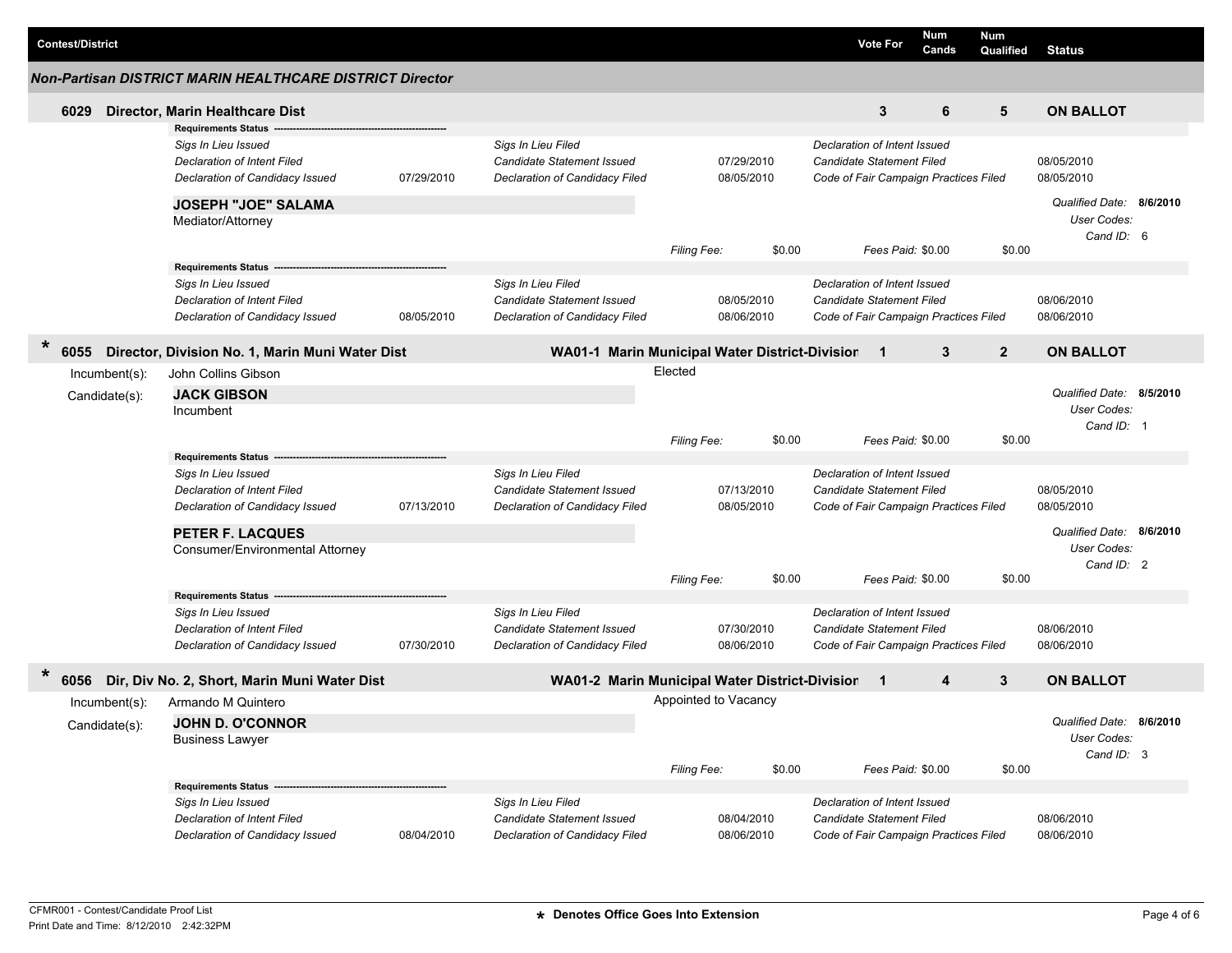| <b>Contest/District</b>                                                              |                                                 |            |                                                  |                    |        | <b>Vote For</b>                                                                                           | Num<br>Cands | Num<br>Qualified         | <b>Status</b>            |          |  |  |
|--------------------------------------------------------------------------------------|-------------------------------------------------|------------|--------------------------------------------------|--------------------|--------|-----------------------------------------------------------------------------------------------------------|--------------|--------------------------|--------------------------|----------|--|--|
| Non-Partisan DISTRICT MARIN MUNICIPAL WATER DISTRICT Director, Div No. 2, Short Term |                                                 |            |                                                  |                    |        |                                                                                                           |              |                          |                          |          |  |  |
| 6056                                                                                 | Dir, Div No. 2, Short, Marin Muni Water Dist    |            |                                                  |                    |        | $\mathbf{1}$                                                                                              | 4            | 3                        | <b>ON BALLOT</b>         |          |  |  |
|                                                                                      | <b>ARMANDO M. QUINTERO</b>                      |            |                                                  |                    |        |                                                                                                           |              |                          | Qualified Date: 8/6/2010 |          |  |  |
|                                                                                      | Appointed Incumbent                             |            |                                                  |                    |        |                                                                                                           |              |                          | User Codes:              |          |  |  |
|                                                                                      |                                                 |            |                                                  |                    |        |                                                                                                           |              |                          | Cand ID: 1               |          |  |  |
|                                                                                      |                                                 |            |                                                  | Filing Fee:        | \$0.00 | Fees Paid: \$0.00                                                                                         |              | \$0.00                   |                          |          |  |  |
|                                                                                      | <b>Requirements Status</b>                      |            |                                                  |                    |        |                                                                                                           |              |                          |                          |          |  |  |
|                                                                                      | Sigs In Lieu Issued                             |            | Sigs In Lieu Filed                               |                    |        | Declaration of Intent Issued                                                                              |              |                          |                          |          |  |  |
|                                                                                      | Declaration of Intent Filed                     |            | <b>Candidate Statement Issued</b>                | 07/14/2010         |        | <b>Candidate Statement Filed</b>                                                                          |              |                          | 08/06/2010<br>08/06/2010 |          |  |  |
|                                                                                      | Declaration of Candidacy Issued                 | 07/14/2010 | Declaration of Candidacy Filed                   | 08/06/2010         |        | Code of Fair Campaign Practices Filed                                                                     |              |                          |                          |          |  |  |
|                                                                                      | <b>GLENN DOMBECK</b>                            |            |                                                  |                    |        |                                                                                                           |              |                          | Qualified Date: 8/6/2010 |          |  |  |
|                                                                                      | Water Treatment Engineer                        |            |                                                  |                    |        |                                                                                                           |              |                          | User Codes:              |          |  |  |
|                                                                                      |                                                 |            |                                                  |                    |        |                                                                                                           |              |                          | Cand ID: 4               |          |  |  |
|                                                                                      |                                                 |            |                                                  | <b>Filing Fee:</b> | \$0.00 | Fees Paid: \$0.00                                                                                         |              | \$0.00                   |                          |          |  |  |
|                                                                                      | Requirements Status --                          |            |                                                  |                    |        |                                                                                                           |              |                          |                          |          |  |  |
|                                                                                      | Sigs In Lieu Issued                             |            | Sigs In Lieu Filed                               |                    |        | Declaration of Intent Issued                                                                              |              |                          |                          |          |  |  |
|                                                                                      | <b>Declaration of Intent Filed</b>              |            | <b>Candidate Statement Issued</b>                | 08/05/2010         |        | <b>Candidate Statement Filed</b>                                                                          |              |                          | 08/06/2010               |          |  |  |
|                                                                                      | Declaration of Candidacy Issued                 | 08/05/2010 | Declaration of Candidacy Filed                   | 08/06/2010         |        | Code of Fair Campaign Practices Filed                                                                     |              |                          | 08/06/2010               |          |  |  |
| ×                                                                                    |                                                 |            |                                                  |                    |        |                                                                                                           | 3            | $\overline{2}$           | <b>ON BALLOT</b>         |          |  |  |
| 6057                                                                                 | Director, Division No. 3, Marin Muni Water Dist |            | WA01-3 Marin Municipal Water District-Division 1 |                    |        |                                                                                                           |              |                          |                          |          |  |  |
| Incumbent(s):                                                                        | David Henry Behar                               |            | Elected                                          |                    |        |                                                                                                           |              |                          |                          |          |  |  |
| Candidate(s):                                                                        | <b>DAVID BEHAR</b>                              |            |                                                  |                    |        |                                                                                                           |              | Qualified Date: 8/6/2010 |                          |          |  |  |
|                                                                                      | Environmentalist/Water Manager                  |            |                                                  |                    |        |                                                                                                           |              |                          | User Codes:              |          |  |  |
|                                                                                      |                                                 |            |                                                  |                    |        | Fees Paid: \$0.00                                                                                         |              | \$0.00                   | Cand ID: 1               |          |  |  |
|                                                                                      | <b>Requirements Status</b>                      |            |                                                  | Filing Fee:        | \$0.00 |                                                                                                           |              |                          |                          |          |  |  |
|                                                                                      | Sigs In Lieu Issued                             |            | Sigs In Lieu Filed                               |                    |        |                                                                                                           |              |                          |                          |          |  |  |
|                                                                                      | Declaration of Intent Filed                     |            | <b>Candidate Statement Issued</b>                | 07/22/2010         |        | Declaration of Intent Issued<br><b>Candidate Statement Filed</b><br>Code of Fair Campaign Practices Filed |              |                          | 08/06/2010               |          |  |  |
|                                                                                      | Declaration of Candidacy Issued                 | 07/22/2010 | Declaration of Candidacy Filed                   | 08/06/2010         |        |                                                                                                           |              |                          | 08/06/2010               |          |  |  |
|                                                                                      |                                                 |            |                                                  |                    |        |                                                                                                           |              |                          |                          |          |  |  |
|                                                                                      | <b>FRANK EGGER</b>                              |            |                                                  |                    |        |                                                                                                           |              |                          | Qualified Date:          | 8/6/2010 |  |  |
|                                                                                      | Director, Environmental Non-Profit              |            |                                                  |                    |        |                                                                                                           |              |                          | User Codes:              |          |  |  |
|                                                                                      |                                                 |            |                                                  | <b>Filing Fee:</b> | \$0.00 | Fees Paid: \$0.00                                                                                         |              | \$0.00                   | Cand ID: 3               |          |  |  |
|                                                                                      | <b>Requirements Status -</b>                    |            |                                                  |                    |        |                                                                                                           |              |                          |                          |          |  |  |
|                                                                                      | Sigs In Lieu Issued                             |            | Sigs In Lieu Filed                               |                    |        | Declaration of Intent Issued                                                                              |              |                          |                          |          |  |  |
|                                                                                      | Declaration of Intent Filed                     |            | <b>Candidate Statement Issued</b>                | 07/30/2010         |        | <b>Candidate Statement Filed</b>                                                                          |              |                          | 08/06/2010               |          |  |  |
|                                                                                      | Declaration of Candidacy Issued                 | 08/06/2010 | Declaration of Candidacy Filed                   | 08/06/2010         |        | Code of Fair Campaign Practices Filed                                                                     |              |                          | 08/06/2010               |          |  |  |
|                                                                                      |                                                 |            |                                                  |                    |        |                                                                                                           |              |                          |                          |          |  |  |
| $\ast$<br>6058                                                                       | Director, Division No. 4, Marin Muni Water Dist |            | WA01-4 Marin Municipal Water District-Division 1 |                    |        |                                                                                                           | 3            | $\mathbf{3}$             | <b>ON BALLOT</b>         |          |  |  |
| Incumbent(s):                                                                        | Cynthia L Koehler                               |            |                                                  | Elected            |        |                                                                                                           |              |                          |                          |          |  |  |
|                                                                                      | <b>LARRY ROSE</b>                               |            |                                                  |                    |        |                                                                                                           |              |                          | Qualified Date: 8/2/2010 |          |  |  |
| Candidate(s):                                                                        | Public Health Physician                         |            |                                                  |                    |        |                                                                                                           |              |                          | User Codes:              |          |  |  |
|                                                                                      |                                                 |            |                                                  |                    |        |                                                                                                           |              |                          | Cand ID: 3               |          |  |  |
|                                                                                      |                                                 |            |                                                  | <b>Filing Fee:</b> | \$0.00 | Fees Paid: \$0.00                                                                                         |              | \$0.00                   |                          |          |  |  |